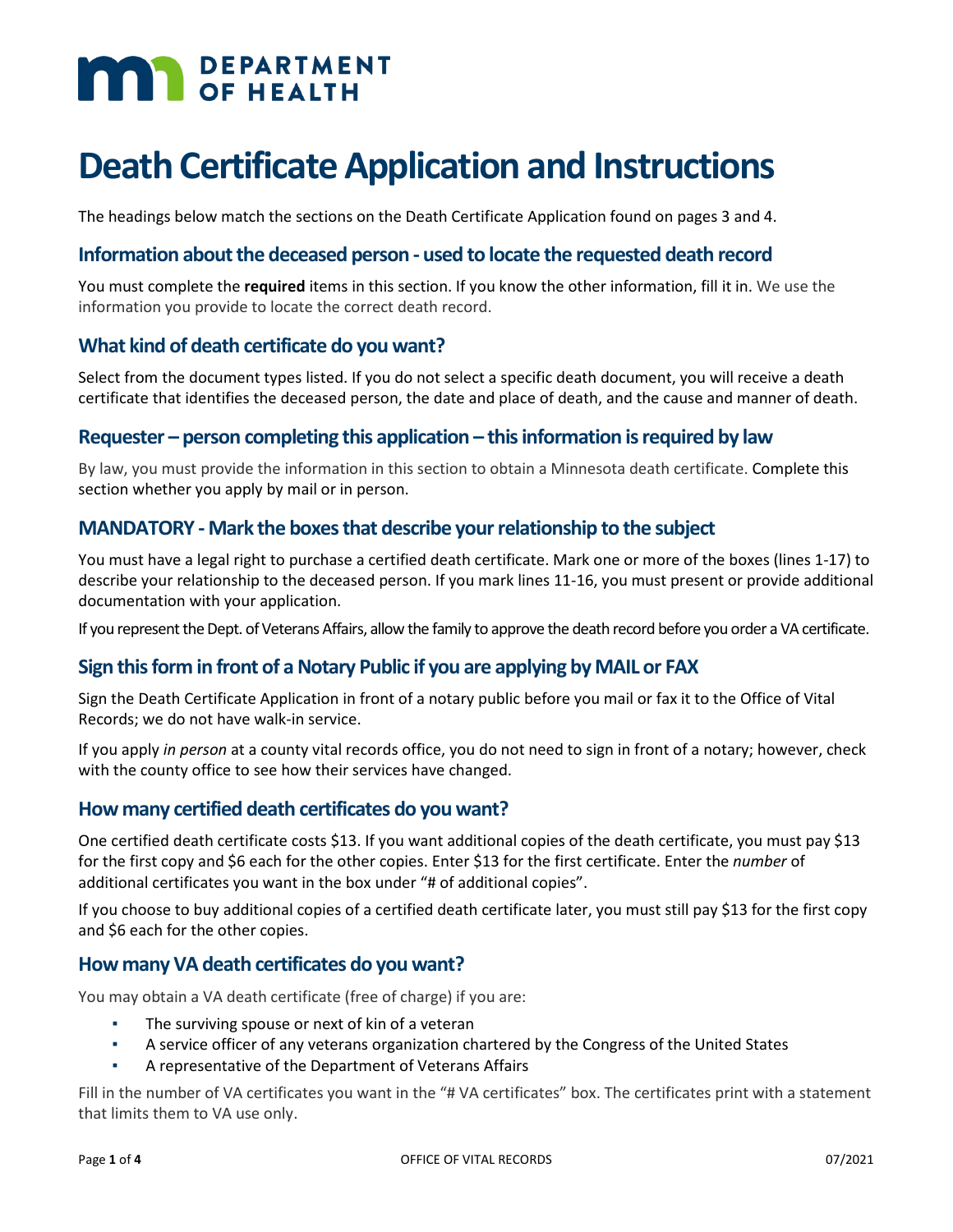#### **Howdo you want us to process your request?**

The Office of Vital Records (OVR) processes requests in two ways: **standard** or **faster**. OVR handles standard requests in the order we received them. We move requests for faster service ahead of standard requests. See death certificate processing times on the following webpage: How long does it take to get a death certificate? ([www.health.state.mn.us/people/vitalrecords/death.html#dctime](http://www.health.state.mn.us/people/vitalrecords/death.html#dctime)

If you want OVR to process your request in the order we received it, enter \$0 on the application under 'Choose processing'.

If you want OVR to process your request more quickly, enter \$20 on the application under 'Choose processing'. *Faster processing does not include UPS® delivery.*

If you want to apply *in person* at a county vital records office, check with the office to see how their services have changed.

#### **How do you want us to send your order?**

OVR will send the death certificates you ordered by regular mail unless you choose UPS® delivery.

If you want OVR to send the certificates by UPS®, enter \$16 on the application under 'Choose delivery'. Check the box to require a signature for UPS® delivery. *The Office of Vital Records and UPS® are not responsible for deliveries that do not require a signature*. UPS® delivery **does not** mean OVR will process your request more quickly.

If you want OVR to send the certificates by UPS® to an address outside of the United States, you must include a UPS<sup>®</sup> prepaid envelope when you submit your application and fees to OVR. If you send us a UPS<sup>®</sup> prepaid envelope **do not pay** OVR for UPS® delivery.

If you want to apply *in person* at a county vital records office, check with the office to see how their services have changed.

#### **Fees are due with the application and are non-refundable**

Add up the costs for death certificates (if any), processing fee (if any), and delivery fee (if any).

#### **Howdo you want to pay?**

Fees for vital records are the same at all vital records offices statewide. You must pay for documents and services when you submit your application.

The Office of Vital Records accepts payment by credit card (VISA, MasterCard, and Discover), check, or money order. Make checks or money orders payable to the Minnesota Department of Health.

Check with a county vital records office close to you to find out about their payment options.

#### **Send your application and payment**

Send your application and payment to the Office of Vital Records; or check with a county vital record office close to you for information about their hours, payment options, and counter service.

Minnesota Department of Health Office of Vital Records PO Box 64499 St. Paul, MN 55164-0499 651-201-5970 [health.vitalrecords@state.mn.us](mailto:health.vitalrecords@state.mn.uswww.health.state.mn.us) www.health.state.mn.us

*To obtain this information in a different format, call 651-201-5970.*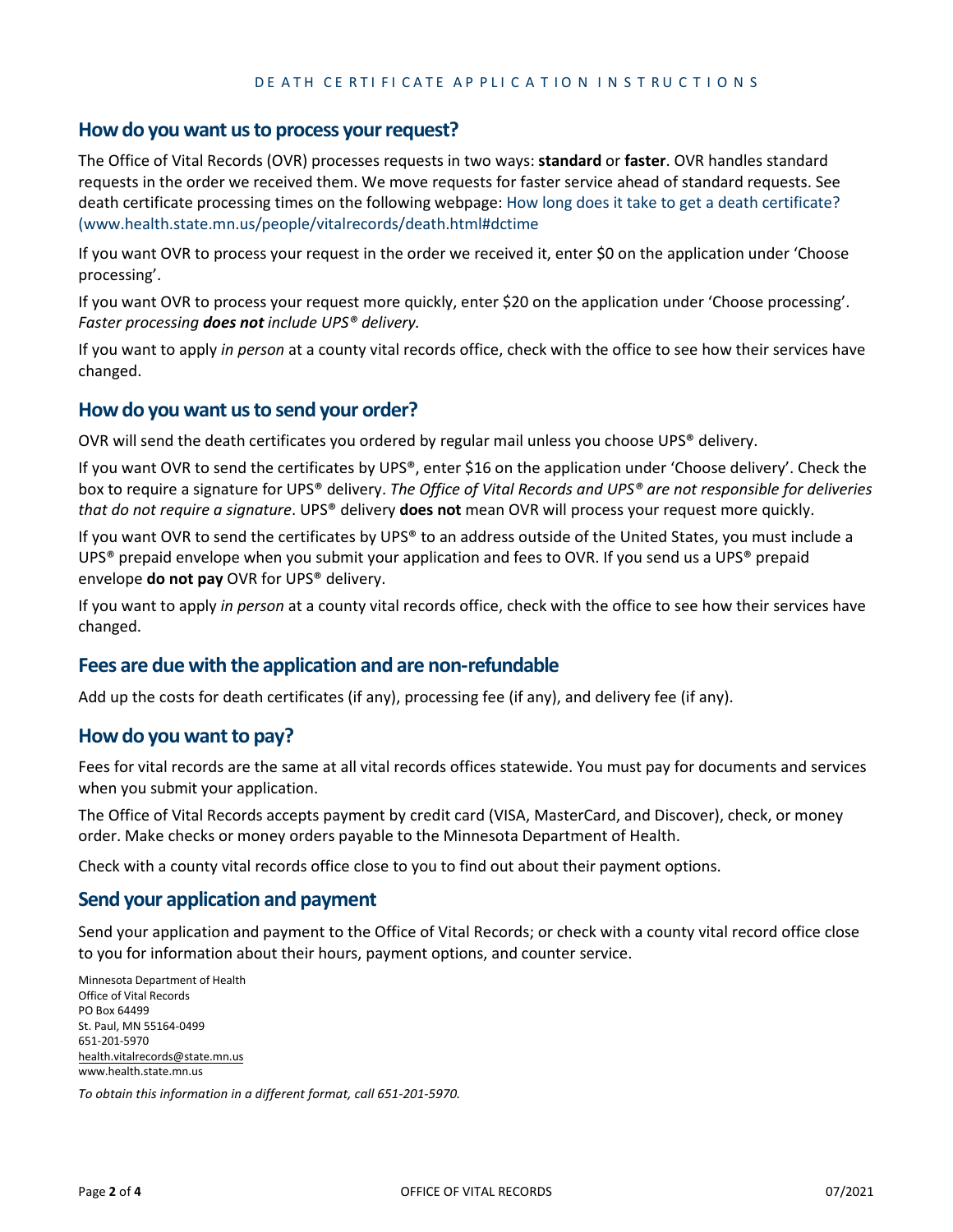## **MAN** DEPARTMENT

### **Death Certificate Application**

| To obtain any Minnesota death certificate, you must fill out the information on this form. You must also pay the                                                                                                                                                                                                                                          |                                                                                                                                                                           |                            |                      |                                                |                                     |                       |                                                  |                            |                                      |  |             |
|-----------------------------------------------------------------------------------------------------------------------------------------------------------------------------------------------------------------------------------------------------------------------------------------------------------------------------------------------------------|---------------------------------------------------------------------------------------------------------------------------------------------------------------------------|----------------------------|----------------------|------------------------------------------------|-------------------------------------|-----------------------|--------------------------------------------------|----------------------------|--------------------------------------|--|-------------|
| required fee and provide acceptable identification.<br>Minnesota Statutes, section 144.225, subdivision 7, and Minnesota Rules, part 4601.2600, subpart 5.                                                                                                                                                                                                |                                                                                                                                                                           |                            |                      |                                                |                                     |                       |                                                  |                            |                                      |  |             |
| Information about the deceased person - used to find the requested death record                                                                                                                                                                                                                                                                           |                                                                                                                                                                           |                            |                      |                                                |                                     |                       |                                                  |                            |                                      |  |             |
|                                                                                                                                                                                                                                                                                                                                                           | First name (required)                                                                                                                                                     |                            |                      | Middle name (required)<br>Last name (required) |                                     |                       |                                                  |                            |                                      |  | Name suffix |
| Deceased Person                                                                                                                                                                                                                                                                                                                                           | Date of death [MM/DD/YYY]<br>(required)                                                                                                                                   | Date of birth [MM/DD/YYYY] | Or Age City of death |                                                |                                     |                       | County of death (required)<br>State<br><b>MN</b> |                            |                                      |  |             |
|                                                                                                                                                                                                                                                                                                                                                           | First parent's name                                                                                                                                                       |                            |                      | Second parent's name                           |                                     |                       |                                                  | Spouse on record (if any)  |                                      |  |             |
|                                                                                                                                                                                                                                                                                                                                                           | What kind of death certificate do you want?                                                                                                                               |                            |                      |                                                |                                     |                       |                                                  |                            |                                      |  |             |
| $\Box$ Certified death certificate with cause of death information                                                                                                                                                                                                                                                                                        |                                                                                                                                                                           |                            |                      |                                                |                                     |                       |                                                  |                            |                                      |  |             |
|                                                                                                                                                                                                                                                                                                                                                           | $\Box$ Certified death certificate without cause of death information (only for records 1997 to today)                                                                    |                            |                      |                                                |                                     |                       |                                                  |                            |                                      |  |             |
|                                                                                                                                                                                                                                                                                                                                                           | $\Box$ Certified VA death certificate for Veterans Affairs-related purposes                                                                                               |                            |                      |                                                |                                     |                       |                                                  |                            |                                      |  |             |
|                                                                                                                                                                                                                                                                                                                                                           | Requester - person completing this application - by law you must supply this information                                                                                  |                            |                      |                                                |                                     |                       |                                                  |                            |                                      |  |             |
|                                                                                                                                                                                                                                                                                                                                                           | Requester name (please print)                                                                                                                                             |                            |                      |                                                |                                     |                       |                                                  | Date of birth (MM/DD/YYYY) |                                      |  |             |
| Requester                                                                                                                                                                                                                                                                                                                                                 | Mailing address - UPS® will not deliver to PO boxes or APO addresses. $\vert$ Apt/Unit # $\vert$ City                                                                     |                            |                      |                                                |                                     |                       |                                                  | State                      | ZIP Code™                            |  |             |
|                                                                                                                                                                                                                                                                                                                                                           | Daytime phone (10-digit)<br>Email                                                                                                                                         |                            |                      |                                                |                                     |                       |                                                  |                            |                                      |  |             |
|                                                                                                                                                                                                                                                                                                                                                           | MANDATORY - Mark the boxes that describe your relationship to the deceased person:                                                                                        |                            |                      |                                                |                                     |                       |                                                  |                            |                                      |  |             |
|                                                                                                                                                                                                                                                                                                                                                           | 1. $\Box$ A child of the subject                                                                                                                                          |                            |                      |                                                | 2. $\Box$ The parent of the subject |                       |                                                  |                            | 3. $\Box$ The sibling of the subject |  |             |
|                                                                                                                                                                                                                                                                                                                                                           | 4. $\Box$ The spouse on the record<br>5. $\Box$ The grandparent of the subject<br>6. $\Box$ The grandchild of the subject                                                 |                            |                      |                                                |                                     |                       |                                                  |                            |                                      |  |             |
| 7.                                                                                                                                                                                                                                                                                                                                                        | $\Box$ Subject's personal representative: the certified death certificate is required for the administration of the estate                                                |                            |                      |                                                |                                     |                       |                                                  |                            |                                      |  |             |
|                                                                                                                                                                                                                                                                                                                                                           | $ 8. \quad \Box$ Successor of the subject; the certified death certificate is required for the administration of the estate                                               |                            |                      |                                                |                                     |                       |                                                  |                            |                                      |  |             |
|                                                                                                                                                                                                                                                                                                                                                           | $\vert 9.$ $\Box$ Trustee of a trust; the certified death certificate is required for the proper administration of the trust                                              |                            |                      |                                                |                                     |                       |                                                  |                            |                                      |  |             |
|                                                                                                                                                                                                                                                                                                                                                           | 10. $\Box$ Determination or protection of a personal or property right (You must submit documentation showing this relationship)                                          |                            |                      |                                                |                                     |                       |                                                  |                            |                                      |  |             |
|                                                                                                                                                                                                                                                                                                                                                           | $ 11. \Box$ Adoption agency — to complete post-adoption search ( <i>Employee ID required</i> )                                                                            |                            |                      |                                                |                                     |                       |                                                  |                            |                                      |  |             |
|                                                                                                                                                                                                                                                                                                                                                           | If you are a NON-Minnesota attorney,<br>12. $\Box$ Attorney – I represent the subject, or a person listed in items 1-10 above.                                            |                            |                      |                                                |                                     |                       |                                                  |                            |                                      |  |             |
|                                                                                                                                                                                                                                                                                                                                                           | attach a copy of your attorney license<br>My Minnesota Attorney License Number is:                                                                                        |                            |                      |                                                |                                     |                       |                                                  |                            |                                      |  |             |
|                                                                                                                                                                                                                                                                                                                                                           | 13. $\Box$ I am presenting a valid, certified copy of a U.S. court order (not a subpoena) that orders release of the death certificate to me                              |                            |                      |                                                |                                     |                       |                                                  |                            |                                      |  |             |
|                                                                                                                                                                                                                                                                                                                                                           | $\vert$ 14. $\Box$ Local/state/tribal/federal governmental agency (Employee ID required) (Best practice: wait for family to verify death record).                         |                            |                      |                                                |                                     |                       |                                                  |                            |                                      |  |             |
|                                                                                                                                                                                                                                                                                                                                                           | 15. $□$ I have a signed statement from a person listed above; it specifies the decedent's full name (first, middle, last) and date of                                     |                            |                      |                                                |                                     |                       |                                                  |                            |                                      |  |             |
|                                                                                                                                                                                                                                                                                                                                                           | death, the signer's relationship to the subject of the record, and authorizes me to obtain the certificate.<br>16. $\Box$ I represent the Department of Veterans Affairs. |                            |                      |                                                |                                     |                       |                                                  |                            |                                      |  |             |
|                                                                                                                                                                                                                                                                                                                                                           |                                                                                                                                                                           |                            |                      |                                                |                                     |                       |                                                  |                            |                                      |  |             |
| Sign this form in front of a Notary Public if you are applying by MAIL or FAX.<br>I certify that the information provided on this application is accurate and complete to the best of my knowledge. It is against the<br>law to provide false information to get a death certificate. You may be subject to fines, jail time or both. Minnesota Statutes, |                                                                                                                                                                           |                            |                      |                                                |                                     |                       |                                                  |                            |                                      |  |             |
|                                                                                                                                                                                                                                                                                                                                                           | section 144.227 and section 609.02, subdivisions 3 and 4.                                                                                                                 |                            |                      |                                                |                                     |                       |                                                  |                            |                                      |  |             |
|                                                                                                                                                                                                                                                                                                                                                           | Signature of requester named above                                                                                                                                        |                            |                      |                                                |                                     |                       | Date                                             |                            | (if applying in person)              |  |             |
|                                                                                                                                                                                                                                                                                                                                                           |                                                                                                                                                                           |                            |                      |                                                |                                     |                       |                                                  |                            | Notary stamp/seal                    |  |             |
|                                                                                                                                                                                                                                                                                                                                                           | Signed or attested before me on _______ day of ______________                                                                                                             |                            |                      |                                                |                                     | 20                    |                                                  |                            |                                      |  |             |
|                                                                                                                                                                                                                                                                                                                                                           | Printed name of notary public                                                                                                                                             |                            |                      |                                                |                                     |                       |                                                  |                            |                                      |  |             |
| Notary Public                                                                                                                                                                                                                                                                                                                                             | Notary public signature                                                                                                                                                   |                            |                      |                                                |                                     | My commission expires |                                                  |                            |                                      |  |             |
|                                                                                                                                                                                                                                                                                                                                                           |                                                                                                                                                                           |                            |                      |                                                |                                     |                       |                                                  |                            |                                      |  |             |